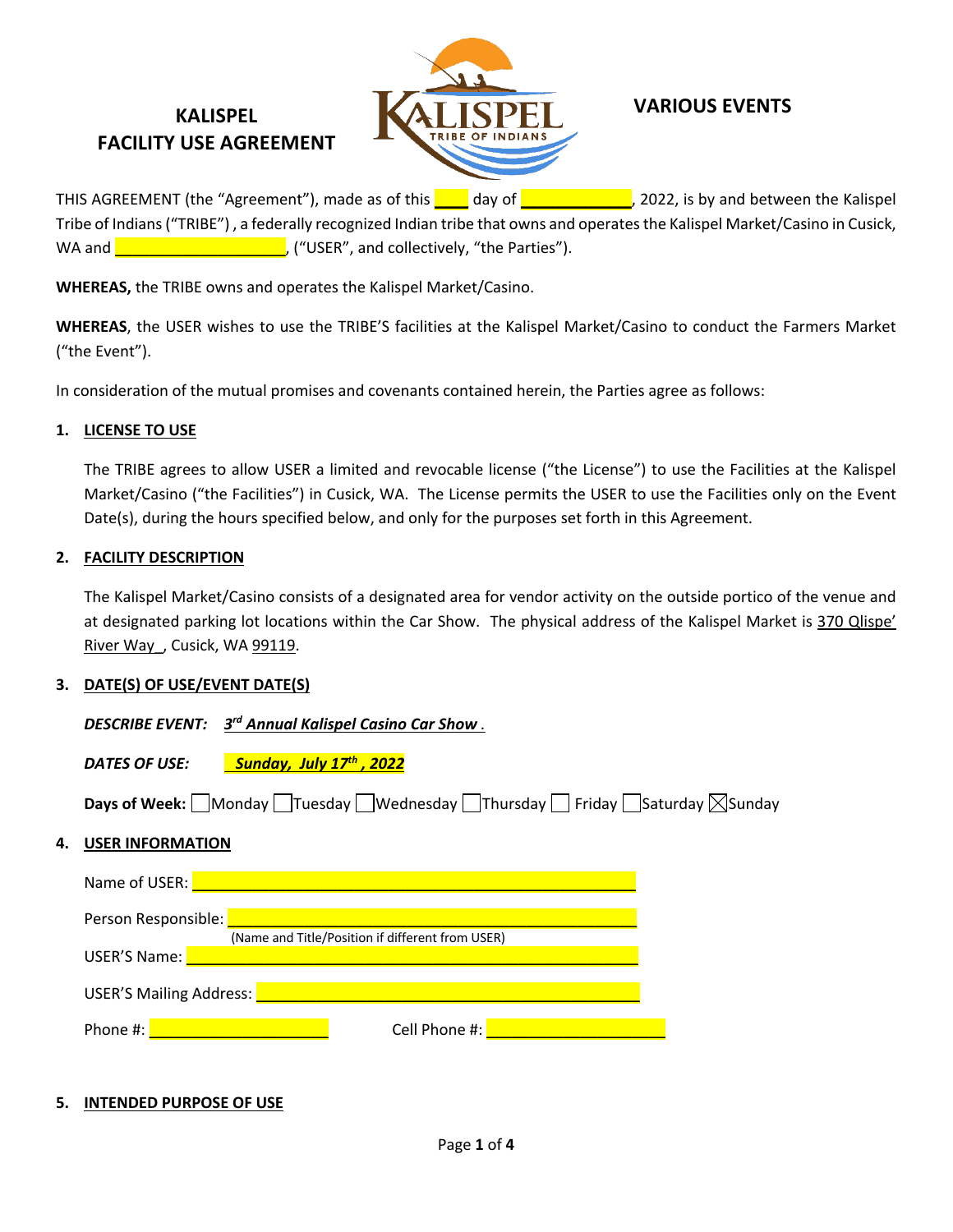The USER intends to utilize the above-described Facility for the following purposes:

#### DESCRIBE WHAT AREAS OF FACILITIES WILL BE USED:

Other area: \_\_\_\_\_\_\_\_\_\_\_\_\_\_\_\_\_\_\_\_\_\_\_\_

#### **6. NO UNLAWFUL OR PROHIBITED USE**

As a condition of use of the Facilities, USER warrants that he/she will not use the Facilities for any purpose that is unlawful or prohibited by these terms, conditions, and notices. User cannot use the Facilities in any manner which could damage, disable, overburden, or impair the Facilities or interfere with any other party's use and enjoyment of the Facility.

#### **7. FEES**

USER shall pay to TRIBE a total fee of (\$**0.00**) \_**Zero**\_\_ dollars and zero cents (the "Rental Fee"). The Rental Fee shall be payable to the Kalispel Tribe of Indians. Half of the Rental Fee shall be due five days prior to the Event Date. The remaining 50% shall be due within 5 days after the Event Date.

#### **8. RIGHT OF ENTRY & INSPECTION**

The TRIBE will have the right to enter and inspect all functions. If the TRIBE observes any illegal activity or activity that may, in the TRIBE'S sole discretion, result in harm to persons or objects, the TRIBE has the right to immediately cancel the Event. All of the USER'S guests and invitees must immediately vacate all or any portion of TRIBE'S premises, as the TRIBE may determine in its sole discretion. In such event, USER will remain liable for all fees and charges related to the Event pursuant to the terms of this Agreement.

#### **9. LEGAL COMPLIANCE**

USER will be solely responsible for obtaining any necessary licenses and/or permits to conduct activities, including raffles, auctions, giveaways or other activities that USER may conduct or request to be conducted at the Event.

#### **10. SORNA ACKNOWLEDGMENT**

USER acknowledges the Kalispel Market/Casino, as being part of the Kalispel Indian Reservation, is a Sex Offender Registration Notification Act (SORNA) jurisdiction.

#### **11. ADVERTISING**

Any advertising or event promotion that includes the TRIBE'S name, logo or likeness that appears in media must be pre-approved by the TRIBE. Any unapproved promotion using the TRIBE'S name, likeness, or logos will be considered a breach of this Agreement.

#### **12. LIABILITY FOR DAMAGE**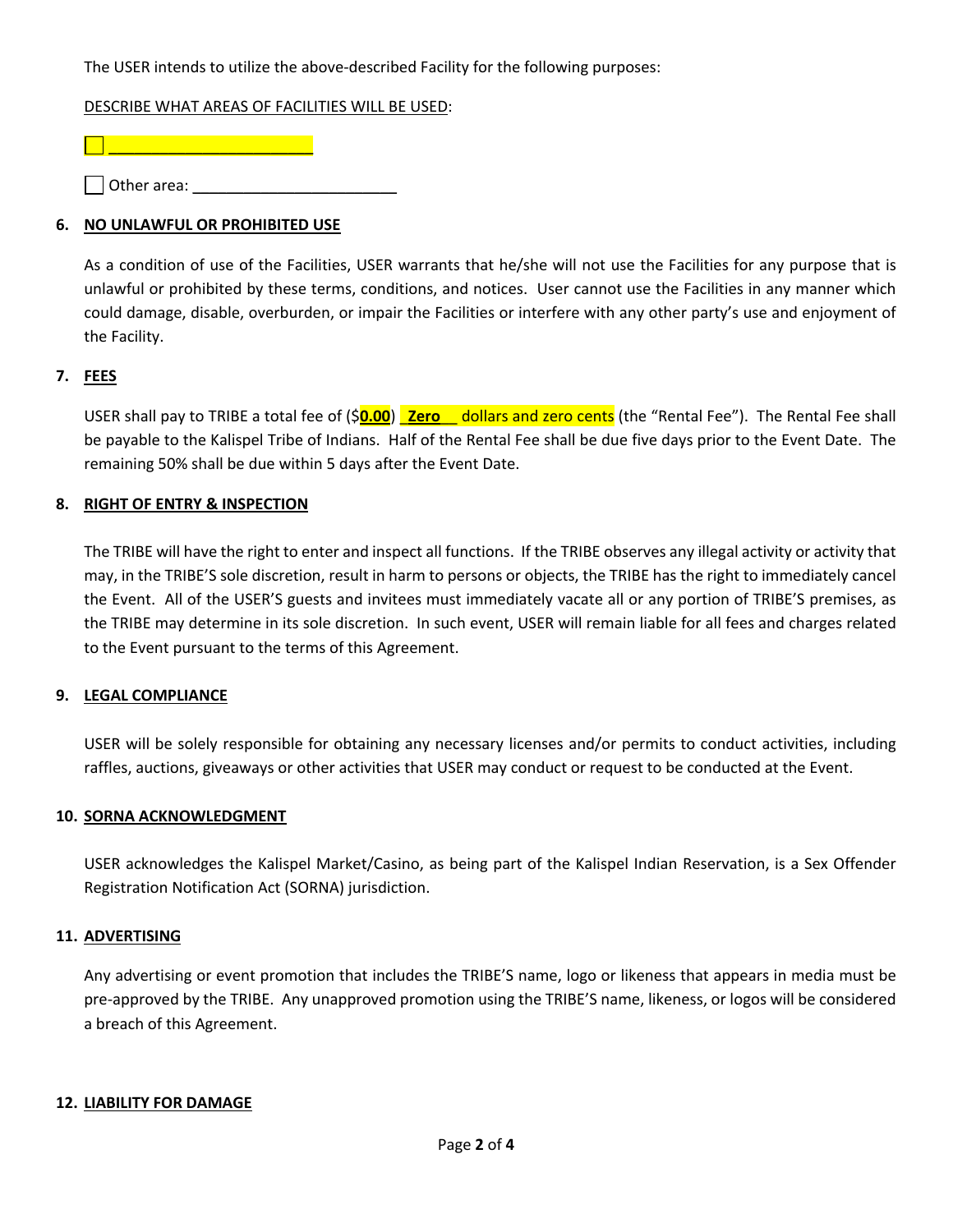USER will be responsible for damage that occurs at the Kalispel Market/Casino or public space occupied by USER'S attendees. In the event that damage occurs, the TRIBE will ask that an official representative of USER accompany a TRIBE staff member to review the damage. Damage will be photographed by TRIBE security and full compensation will be the responsibility of the offending party.

### **13. HOLD HARMLESS**

Each party to this Agreement shall be responsible for claims and damages to persons or property resulting from acts or omissions on the part of itself, its employees, trainees, agents or students or officers and to indemnify the other party against any and all losses therefore. Neither party will be considered the agent of the other nor does either party assume any responsibility to the other party for consequences of any act or omission of any person, firm, or corporation not a party to this Agreement.

### **14. USER UNDERSTANDS AND AGREES:**

- **A.** The TRIBE may exercise its right to refuse use of the Kalispel Market/Casino Facility for any reason.
- **B.** The TRIBE may change the terms, conditions and notices at any time without notice to USER, however, the TRIBE will endeavor to notify USER when practicable.
- **C.** The TRIBE is in no way responsible for the operation of the Kalispel Market/Casino Farmers Market held by the USER.
- **D.** If USER is unable to utilize the facility according to scheduled time, USER must notify the Kalispel Market within 24 hours of scheduled use.
- **E.** USER'S utilizing the Facility pursuant to this Agreement must be put on notice that they are entering Tribal Trust Properties under a limited license from the TRIBE, and by entering such properties, the participants expressly agree to the jurisdiction of the Kalispel Tribal Court for any and all violations of Kalispel Tribal law.
- **F.** USER is aware of the risks typically associated with a Farmers Market, including but not limited to, risks of injury or death to self and others. USER assumes responsibility for damage to or loss of his/her personal property as the result of any accident that may occur. Any person entering upon the above-described tribal trust properties enters at his or her own risk, impliedly accepts such lands or activities in the existing conditions, and recognizes that all Events are potentially dangerous.
- **G.** In consideration for allowing USER to utilize the Facilities at the above described Tribal Trust Properties, the undersigned, agree to protect, indemnify and hold harmless the Kalispel Tribe of Indians, its employees, tenants, volunteers, agents, and assigns, against any claims, demands, causes of action and damages, including attorneys' fees, resulting from any accident, incident or occurrence arising out of, incidental to or in any way resulting from the use of the Tribal Trust Properties and all improvements thereon, whether or not caused by the Kalispel Tribe's negligence or gross negligence. This release applies during the time that I am permitted on the Tribal Trust Properties pursuant to this Agreement. I, the undersigned, further covenant and agree that I, my heirs, successors and assigns will not make any claim or institute any suit or action at law or in equity against the Kalispel Tribe of Indians or its agents, representatives, successors or assigns, forever.
- **H.** Nothing in this Agreement is intended to waive the Sovereign Immunity of the Kalispel Tribe of Indians, which is hereby expressly asserted.